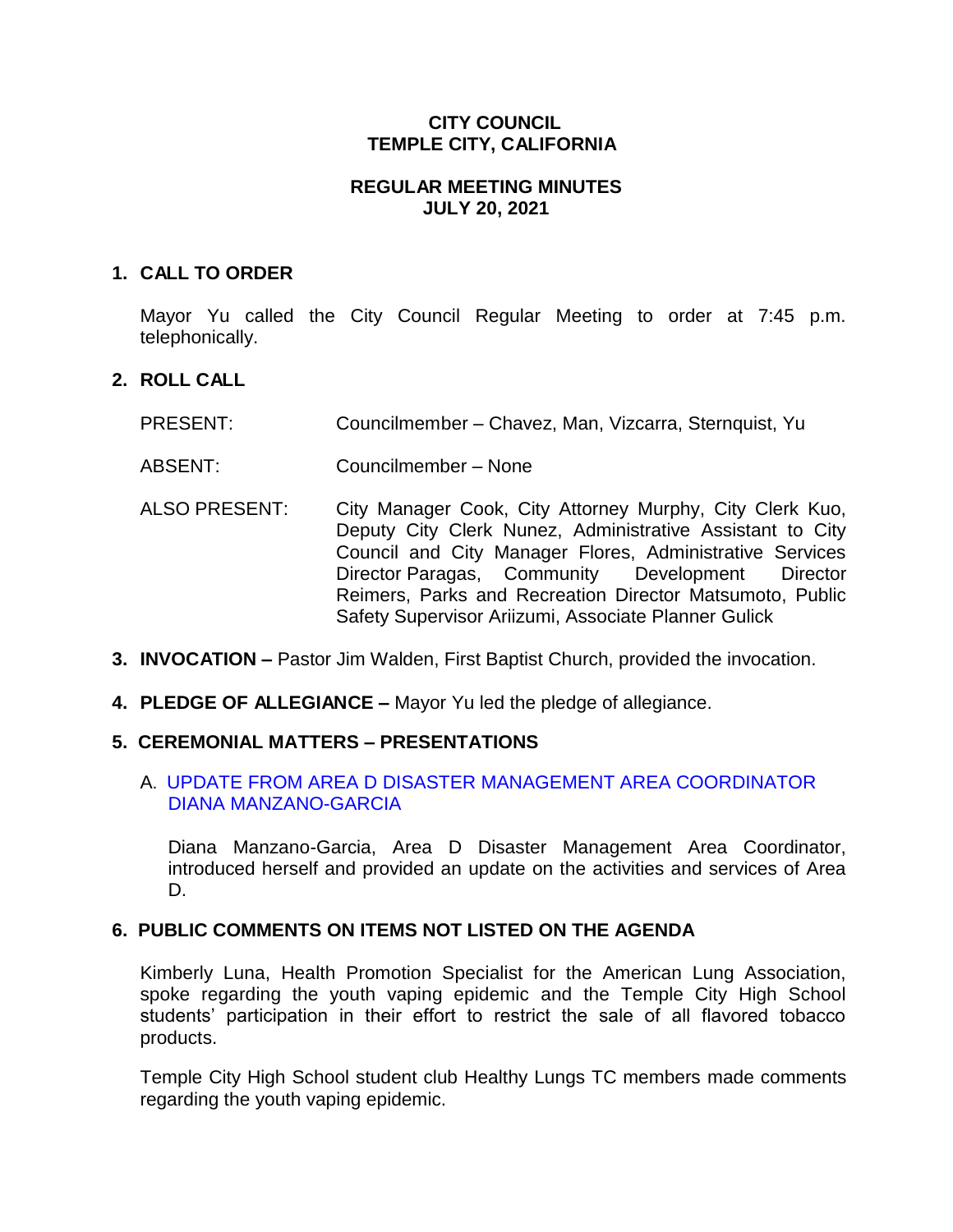City Council Minutes July 20, 2021 Page 2 of 5

### **7. CONSENT CALENDAR**

Councilmember Man made a motion to approve the consent calendar items. Seconded by Mayor Pro Tem Sternquist and approved by the following votes:

AYES: Councilmember – Chavez, Man, Vizcarra, Sternquist, Yu NOES: Councilmember – None ABSENT: Councilmember – None ABSTAINED: Councilmember – None

#### A. [APPROVAL OF MINUTES](https://www.ci.temple-city.ca.us/DocumentCenter/View/16514/03_7A_CCM---2021-07-06)

The City Council is requested to review and approve the Minutes of the Regular City Council Meeting of July 6, 2021.

Action: Approved.

#### B. [VISA CARD](https://www.ci.temple-city.ca.us/DocumentCenter/View/16515/04_7B_Visa-Card-Report_Staff-Report0001) REPORT

The City Council is requested to receive and file the Visa Card Report.

Action: Received and filed.

C. [ADOPTION OF RESOLUTION NO. 21-5541](https://www.ci.temple-city.ca.us/DocumentCenter/View/16516/05_7C_CC-Warrant-FY-2020-21_Reso-21-5541) APPROVING PAYMENT OF BILLS [FOR FISCAL YEAR 2020-21](https://www.ci.temple-city.ca.us/DocumentCenter/View/16516/05_7C_CC-Warrant-FY-2020-21_Reso-21-5541)

The City Council is requested to adopt Resolution No. 21-5541 authorizing the payment of bills.

Action: Adopted Resolution No. 21-5541.

#### D. [ADOPTION OF RESOLUTION NO. 21-5542 APPROVING PAYMENT OF BILLS](https://www.ci.temple-city.ca.us/DocumentCenter/View/16517/06_7D_CC-Warrant-FY-2021-22_Reso-21-5542)  [FOR FISCAL YEAR 2021-22](https://www.ci.temple-city.ca.us/DocumentCenter/View/16517/06_7D_CC-Warrant-FY-2021-22_Reso-21-5542)

The City Council is requested to adopt Resolution No. 21-5542 authorizing the payment of bills.

Action: **Adopted Resolution No. 21-5542.** 

#### **8. PUBLIC HEARING** – None

### **9. UNFINISHED BUSINESS** – None

#### **10. NEW BUSINESS**

#### A. [COMMUNITY DEVELOPMENT BLOCK GRANT \(CDBG\) PROGRAM UPDATE](https://www.ci.temple-city.ca.us/DocumentCenter/View/16518/07_10A_CC-Staff-Report-CDBG-COVID-19-Programs-Updates-07202021_v4)  [REGARDING THE COVID-19 RELIEF PROGRAMS](https://www.ci.temple-city.ca.us/DocumentCenter/View/16518/07_10A_CC-Staff-Report-CDBG-COVID-19-Programs-Updates-07202021_v4)

The City has CDBG funds not allocated to a specific program. These funds are the result of loans paid back to the City and CDBG funds that went unspent. The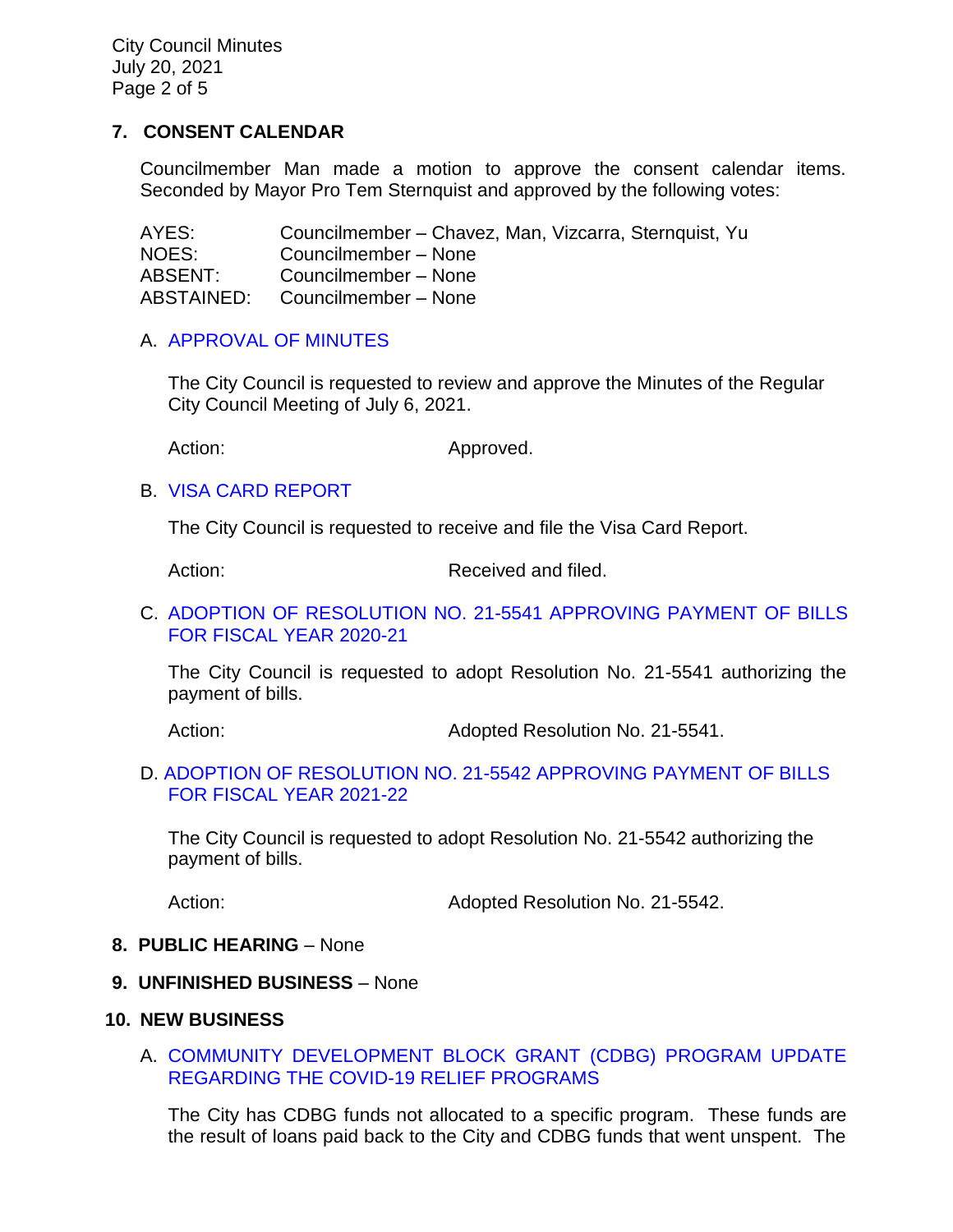following report summarizes the accomplishments of the grant programs and recommends to expand programs the City Council adopted for FY 21-22.

City Manager Cook gave a brief introduction of the agenda item and asked City Council to receive an update regarding the CDBG programs and schedule a public hearing for the allocation of the COVID-19 Relief Programs funds.

Associate Planner Gulick gave a summary of the staff report regarding the City's CDBG Programs (i.e., Temporary Residential Rental Assistance and Small Business Grant Program) and unallocated CDBG Funds.

City Council asked questions and made comments regarding the CDBG program and the COVID-19 Relief Programs.

Mayor Yu opened public comment. Hearing no request to speak, Mayor Yu closed public comment.

Councilmember Vizcarra made a motion to:

- 1 Receive an update regarding the Community Development Block Grant (CDBG) and Covid-19 Relief Programs (CARES Act);
- 2. Directed staff to issue a public notice for September 7, 2021, amending the allocations for the Fiscal Year (FY) 2021-22 CDBG programs as shown in Table 2; and
- 3. Directed staff to return on November 2, 2021, to discuss FY 2022-23 CDBG Programs.

Seconded by Mayor Pro Tem Sternquist and approved by the following votes:

| AYES:      | Councilmember - Chavez, Man, Vizcarra, Sternquist, Yu |
|------------|-------------------------------------------------------|
| NOES:      | Councilmember - None                                  |
| ABSENT:    | Councilmember - None                                  |
| ABSTAINED: | Councilmember -- None                                 |

- **11. UPDATE FROM CITY MANAGER** commented on the City's online services and Concerts in the Park tomorrow night.
- **12. UPDATE FROM CITY ATTORNEY**  commented on Orange County's lawsuit regarding their Regional Housing Needs Assessment requirement, the reinstatement of the mask mandate in LA County, Brown Act changes expiring on September 30, and the three recall efforts circulating in Los Angeles County.

### **13. COUNCIL REPORTS REGARDING AD HOC OR STANDING COMMITTEE MEETINGS**

A. SCHOOL DISTRICT/CITY STANDING COMMITTEE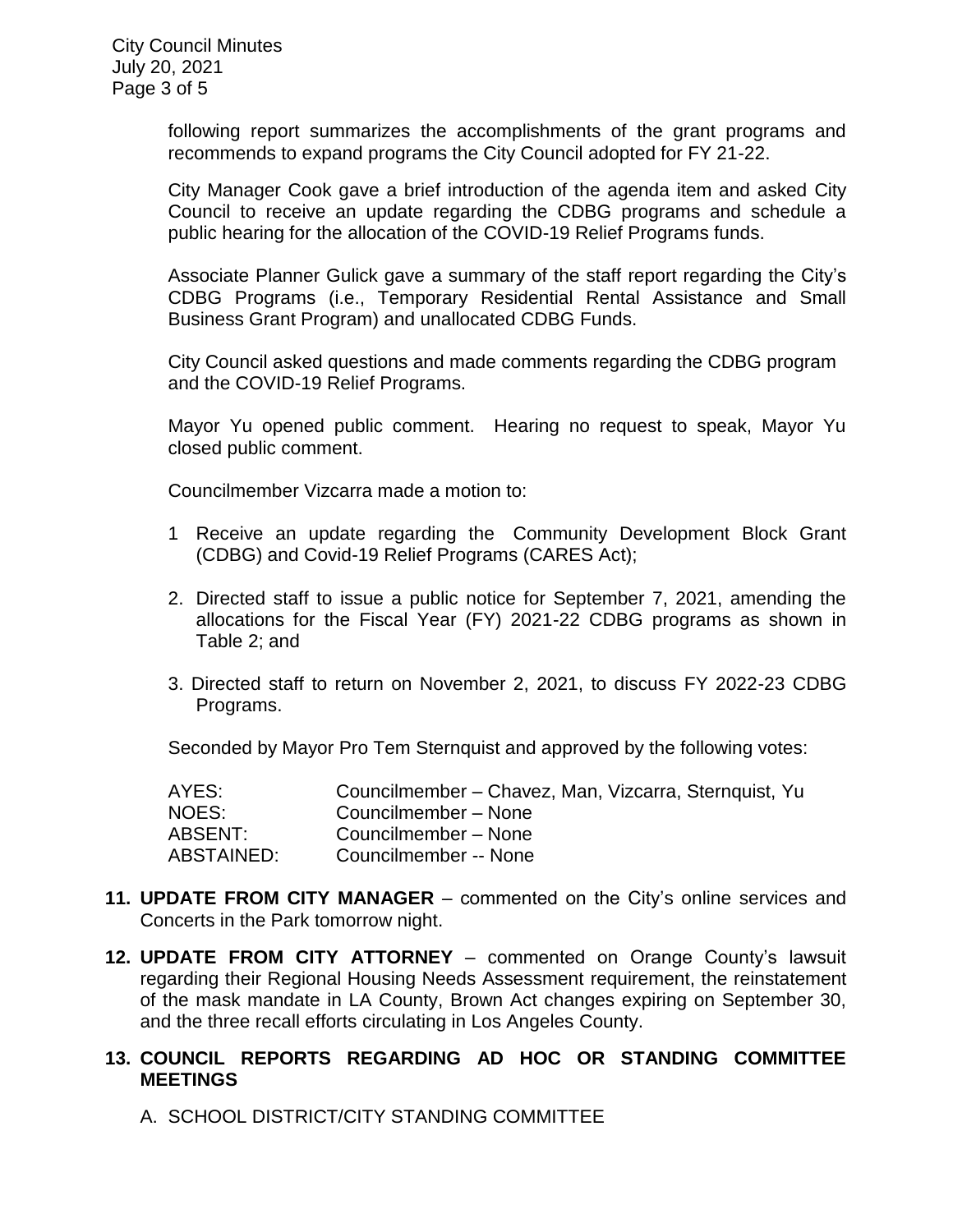City Council Minutes July 20, 2021 Page 4 of 5

(Councilmember Man and Councilmember Chavez) – Formed 1/3/2012

No report.

B. LAS TUNAS DOWNTOWN REVITALIZATION STANDING COMMITTEE (Councilmember Chavez and Mayor Yu) – Formed 2/18/2014

No report.

C. FUTURE DEVELOPMENT OF CITY PROPERTIES STANDING COMMITTEE (Mayor Yu and Councilmember Man) – Formed 2/18/2014

No report.

D. AUDIT STANDING COMMITTEE (Councilmember Chavez and Mayor Yu) – Formed 7/15/2014

No report.

E. FACILITIES, PUBLIC WORKS, AND INFRASTRUCTURE STANDING **COMMITTEE** (Mayor Yu and Councilmember Man) – Formed 4/4/2017

The standing committee met on Friday, July 16, to review color schemes for the playground shade and exercise equipment.

F. PRIMROSE PARK ART ELEMENT AD HOC (Councilmember Vizcarra and Mayor Yu) – Formed 5/19/20

Councilmember Vizcarra reported that he met with staff and former Public Arts Commission members regarding public art for Primrose Park.

G. CITY BASED HOMELESS PLAN STANDING COMMITTEE (Councilmember Vizcarra and Mayor Pro Tem Sternquist) – Formed 3/16/21

No report.

## **14. COUNCIL ITEMS SEPARATE FROM THE CITY MANAGER'S REGULAR AGENDA**

- A. COUNCILMEMBER MAN commented on the resuming of City's Concerts in the Park and shared that the City has a COVID-19 vaccination rate of 78%.
- B. COUNCILMEMBER VIZCARRA shared that he has been getting a lot of questions regarding new trash collection services.
- C. COUNCILMEMBER CHAVEZ no comment.